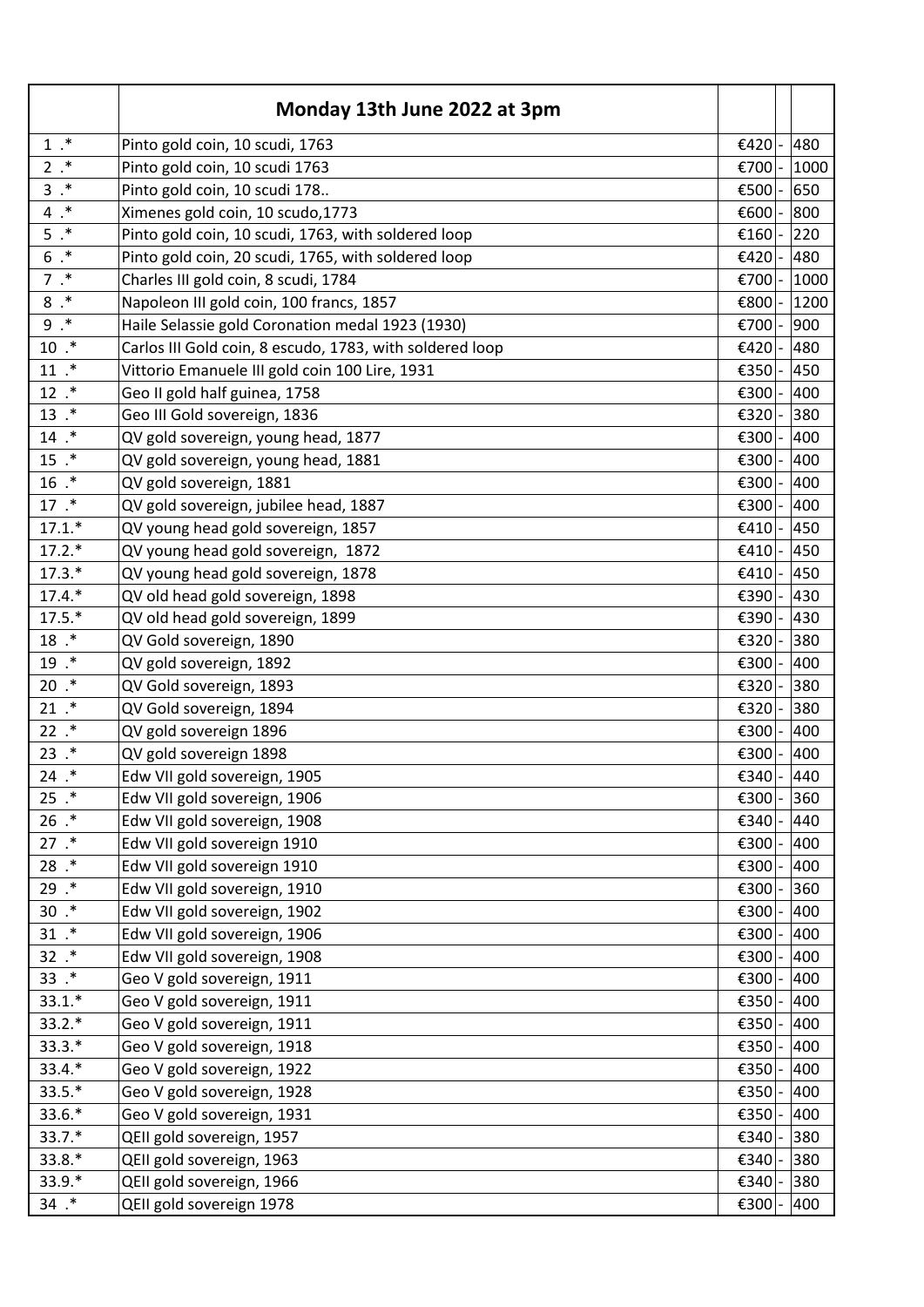| $34.1.*$  | QEII gold sovereign, 1968                                                     | €340           | 380  |
|-----------|-------------------------------------------------------------------------------|----------------|------|
| $35$ $.*$ | QV Gold half sovereign, 1890                                                  | €200           | 300  |
| $35.1.*$  | QV young head gold half sovereign, 1873                                       | €250           | 300  |
| $35.2.*$  | QV young head gold half sovereign, 1885                                       | €250           | 300  |
| $35.3.*$  | QV young head gold half sovereign, 1883                                       | €250           | 300  |
| $35.4.*$  | Geo V gold half sovereign, 1914                                               | €210           | 250  |
| $35.5.*$  | Geo V gold half sovereign, 1913                                               | €210           | 250  |
| $36$ .*   | Edw VII Gold half sovereign, 1906                                             | €180           | 260  |
| 37.       | Edw VII Gold half sovereign, 1909                                             | €180           | 260  |
| $38.$ *   | Edw VII Gold half sovereign, 1909                                             | €190           | 230  |
| 39 .*     | Edw VII gold half sovereign, 1909                                             | €200           | 300  |
| 40 .*     | Edw VII gold half sovereign, 1910                                             | €180           | 240  |
| 41 .*     | Geo V gold half sovereign, 1914                                               | €180           | 240  |
| 42 .*     | GB 1980 Proof sovereign                                                       | €350           | 450  |
| 43 .*     | GB 1981 Proof sovereign                                                       | €350           | 450  |
| 44 .*     | GB 1982 Proof sovereign                                                       | €250           | 350  |
| 45 .*     | GB 1982 Proof half sovereign                                                  | €250           | 350  |
| 46 .*     | GB 1994 Proof double sovereign                                                | €700           | 900  |
| 47 .*     | Isle of Man 1979 proof gold sovereign                                         | €300           | 400  |
| 48 .*     | Isle of Man 1979 proof gold half sovereign                                    | €200           | 300  |
| 49 .*     | GB 1997 proof coin: Silver £2                                                 | €30            | 55   |
| $50.*$    | Malta 1992 proof coin: Gold Lm25, George Cross 50th Anniversary               | €450           | 600  |
| $51$ .*   | Nicolas Cotoner, Grand Master of the Order, Oval cast commemoration plaque of | €5,500         | 6000 |
|           | the Cottonera fortifications, 1670 14cms, (Furse p.341, Schembri p.205, pl.X) |                |      |
|           |                                                                               |                |      |
| $52$ $.*$ | Pinto silver coin, 30 tari, 1761                                              | €120           | 180  |
| 53 $.*$   | Pinto silver coin, 30 tari, 1761                                              | €200           | 300  |
| $54$ $.*$ | Pinto silver coin, 30 tari, 1761                                              | €200           | 300  |
| $55.$ *   | Pinto silver coin, 30 tari, 1775                                              | €200           | 300  |
| $56$ .*   | DeRohan silver coin, 30 Tari, 1790                                            | €500           | 600  |
| 57.       | DeRohan silver coin, 30 tari, 1790                                            | €200 $\vert$ - | 300  |
| 58 $.*$   | Rohan silver coin, 2 scudi, 1796                                              | €60            | 80   |
| 59 .*     | DeRohan silver coin, 2 scudi, 1796                                            | €200           | 300  |
| $60$ .*   | DeRohan silver coin, 2 scudi, 1796                                            | €200           | 300  |
| $61$ .*   | Hompesch silver coin, 30 tari, 1798                                           | €200           | 300  |
| $62$ .*   | Pinto silver coin, 15 tari, 1769                                              | €60            | 120  |
| $63$ .*   | Rohan silver coin, 15 tari, 1776                                              | €40            | 65   |
| $64$ .*   | Rohan silver coin, VI tari, 1780                                              | €40            | 65   |
| $65$ .*   | Vilhena silver coin, 4 tari, 1723                                             | €50            | 90   |
| 66 .*     | DeVilhena silver coin, 4 tari, 1723                                           | €100           | 180  |
| 67.       | DeVilhena silver coin, 4 tari, 1723                                           | €100           | 180  |
| $68.$ *   | DeVilhena silver coin, 4 tari, 1724                                           | €100           | 180  |
| 69 .*     | Pinto silver coin, 4 tari, 1768                                               | €60            | 120  |
| $70.*$    | Ximenes copper coin, 4 tari, 1774                                             | €30            | 60   |
| 71.       | DeRohan silver coin, 4 Tari, 1799                                             | €70            | 100  |
| $72$ .*   | DeRohan silver coin, 2 Tari, 1779                                             | €100           | 180  |
| $73$ .*   | Despuig silver coin, 1 scudo, 1738, poor cond                                 | €30            | 50   |
| 74.       | Pinto silver coin, 1 scudo, 1764                                              | €60            | 120  |
| $75.$ *   | Ximenes silver coin, 1 scudo, 1774                                            | €30            | 45   |
| $76.$ *   | Ximenes silver coin, 1 scudo 1774                                             | €70            | 140  |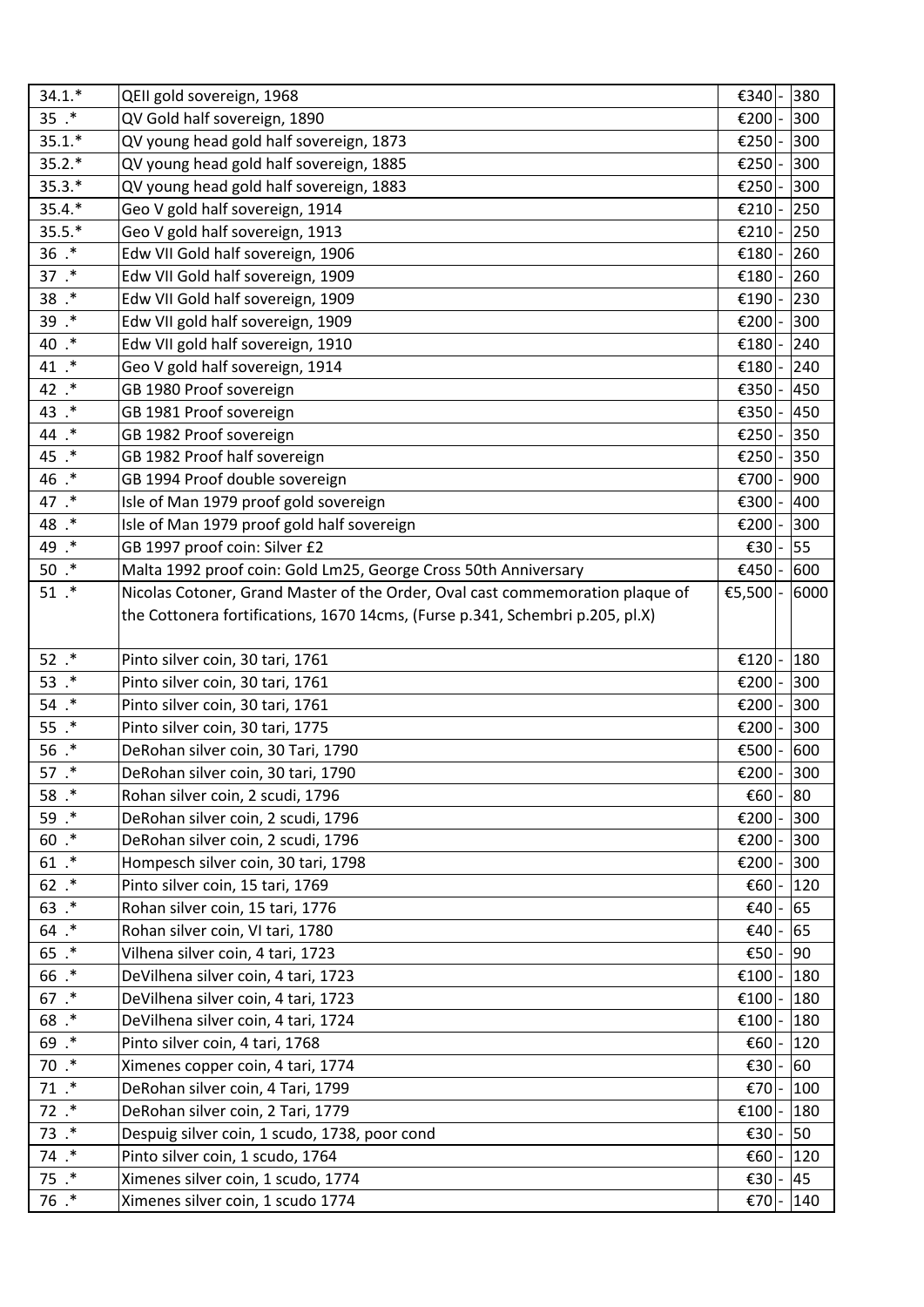| 77.        | Rohan silver coin, 1 scudo, 1796                                                     | €30    | 45  |
|------------|--------------------------------------------------------------------------------------|--------|-----|
| 78 .*      | DeRohan silver coin, 2 tari, 1779 (2)                                                | €40    | 80  |
| 79 .*      | DeRohan silver coin, 2 tari, 1779; Pinto silver coin, 2 tari, 1741 (2)               | €40    | 80  |
| $80.*$     | Lascaris copper fiduciary 4 tari coin. Counterstruck 1646 double headed eagle, 1662  | €75    | 120 |
|            | John the Baptist, 1741 crown above crescent, 1766 monogramed MA, 1778 crown          |        |     |
|            | above diamond, 1792 paschal lamb                                                     |        |     |
| $81.*$     | Lascaris copper fiduciary 2 tari coin. Counterstruck 1741 crown above crescent, 1778 | €75    | 120 |
|            | crown above diamond, 1792 paschal lamb                                               |        |     |
| $82$ .*    | Pinto fiduciary copper coin, (1741) crown above crescent, double head eagle shield   | €100   | 180 |
| $83$ .*    | Lascaris copper fiduciary 4 tari coin. Counterstruck 1662 John the Baptist, 1696     | €75    | 120 |
|            | crown above fleur de lys, 1778 crown above diamond; 1766 monogramed MA; 1662,        |        |     |
|            | head of tyhe baptist; 1792 paschal lamb,                                             |        |     |
| $84$ $.*$  | Lascaris copper fiduciary 4 tari coin. Counterstruck 1662 John the Baptist, 1696     | €75    | 120 |
|            | crown above fleur de lys, 1778 crown above diamond; 1662, head of the baptist;       |        |     |
|            | 1792 paschal lamb,                                                                   |        |     |
| $85$ .*    | Lascaris copper fiduciary 4 tari coin. Counterstruck 1646 double headed eagle, 1696  | €75    | 120 |
|            | crown abovr fleur de lys, 1662 John the Baptist, 1696 crown above fleur de lys, 1778 |        |     |
|            | crown above diamond; 1792 paschal lamb                                               |        |     |
| $86$ .*    | Lascaris copper fiduciary 4 tari coin. Counter struck 1646, 1766, 1792, 1741, 1778 & | €100   | 180 |
|            | Shield double headed eagle                                                           |        |     |
| 87.        | Lascaris copper fiduciary 4 tari coin, 1641. Counter struck 1662 John the Baptist,   | €100   | 180 |
|            | 1696 crown above fleur de lys                                                        |        |     |
| $88.$ *    | Lascaris copper fiduciary 4 tari coin. Counter struck 1696, 1741, 1778, 1766         | €100   | 180 |
| 89 .*      | Lascaris copper fiduciary 4 tari coin. Counter struck 1646, 1740, 1766, 1778, 1792   | €100   | 180 |
|            |                                                                                      |        |     |
| $90.*$     | Rohan copper coin, 4 tari, 1786                                                      | €40    | 65  |
| $91.*$     | Lascaris copper coin, 2 Tari, 1636                                                   | €100   | 140 |
| $92$ $.*$  | DeVilhena silver coin, 2 tari, 1723                                                  | €100   | 180 |
| 93 .*      | Pinto copper coin, tari, 1755                                                        | €25    | 55  |
| 94 .*      | Rohan copper coin, 1786, 1 tari                                                      | €60 -  | 90  |
| $95$ .*    | DeRohan copper coin, 1 tari, 1786                                                    | €25    | 55  |
| $96$ .*    | Pinto copper coin, 20 grani, 1742                                                    | €30    | 60  |
| $97.*$     | Lascaris copper coin, grano 1638                                                     | €60    | 120 |
| 98 .*      | DeRohan copper coin, 10 grani, 1776                                                  | €30  - | 60  |
| 99 .*      | DeRohan copper coin, 10 grani, 1786                                                  | €30    | 60  |
| $100$ $.*$ | Perellos copper coin, 1 grano, 1707                                                  | €25    | 55  |
| $101$ $.*$ | Perellos copper coin, 1 grano, 1709                                                  | €25    | 55  |
| $102$ $.*$ | Perellos copper coin, 1 grano, 1718                                                  | €25    | 55  |
| $103$ $.*$ | DeVilhena copper coin, grano, 1726                                                   | €25    | 55  |
| $104$ $.*$ | Vilhena copper coin, 1 grano, 1734                                                   | €25    | 55  |
| $105$ .*   | Perellos copper coin, carlino, 1719                                                  | €30    | 60  |
| $106$ $.*$ | DeVilhena copper coin, carlino, 1734                                                 | €30    | 60  |
| $107$ .*   | DeRohan copper coin, cinquina, 1776                                                  | €30    | 60  |
| $108$ .*   | DeRohan copper coin, cinquina, 1786                                                  | €25    | 55  |
| 109 .*     | DeRohan copper coin, half cinquina, 1777                                             | €35    | 70  |
| $110$ .*   | De Paula copper grano 1628; carlino 1629; and cinquina 1629 (3)                      | €45    | 80  |
| $111.*$    | Wignacourt copper coin, 3 piccioli                                                   | €30    | 60  |
| $112$ $.$  | Wignacourt copper coin, 3 piccoli; Grano 1694 (2)                                    | €90    | 160 |
| 113 .*     | Wignacourt copper coin, 3 piccoli (2)                                                | €30    | 60  |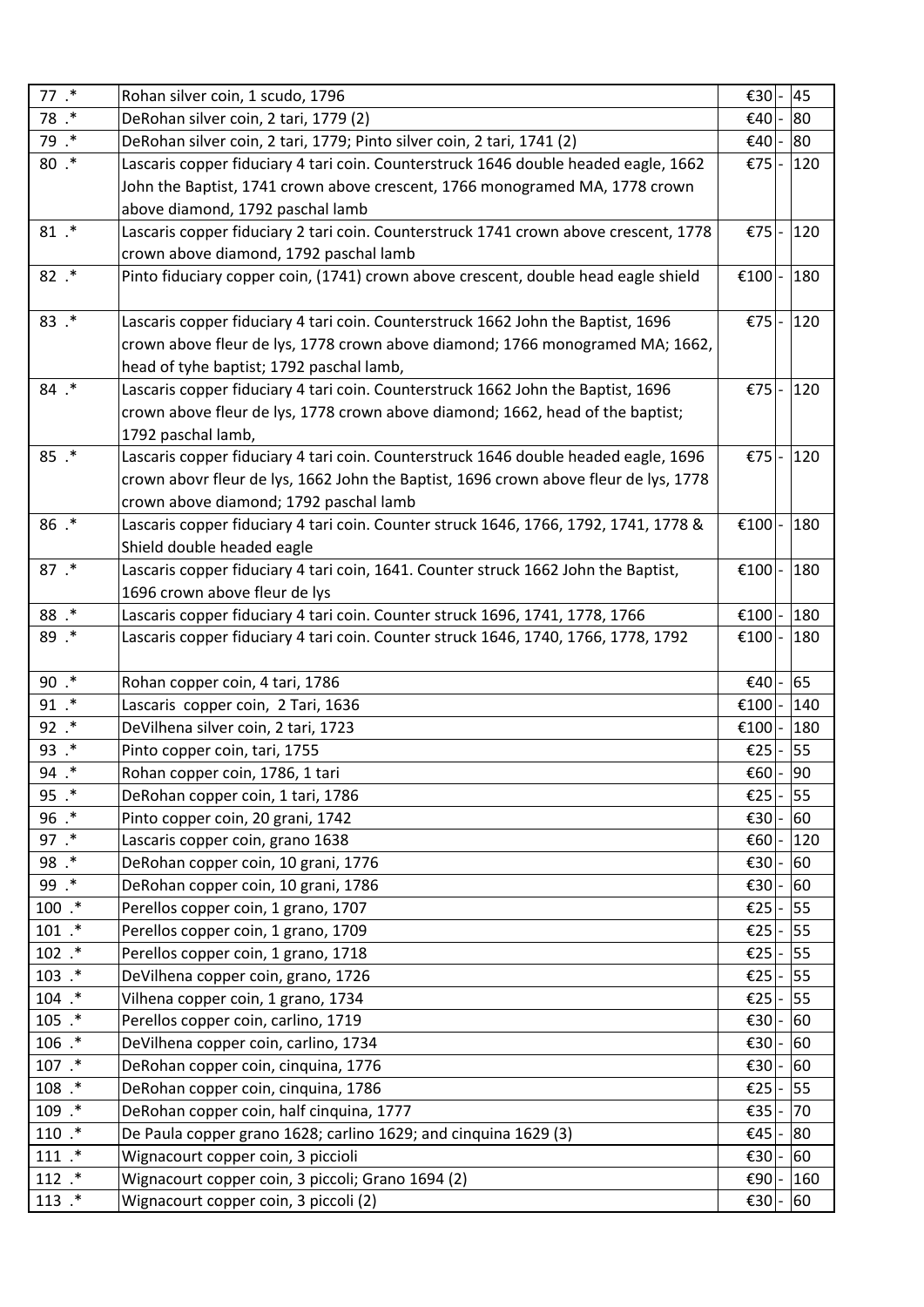| 114 .*     | Vilhena copper coin, grano, 1726 (2)                                                   | €80            |                          | 150  |
|------------|----------------------------------------------------------------------------------------|----------------|--------------------------|------|
| $115$ $.*$ | DeVilhena copper coin, carlino, 1734; silver 1 tari (3)                                | €90            |                          | 160  |
| $116$ $*$  | Vilhena copper coin, grano; DeRohan silver coin, 2 tari, 1779;2 other copper coins (4) | €80            |                          | 150  |
| $117$ $*$  | Vilhena copper coin, grano, 1734; Despuig copper coin, carlino, 1739 (2)               | €60            |                          | 120  |
| 118 .*     | Despuig copper cinquina, 1739 (2)                                                      | €30            |                          | 60   |
| 119 .*     | Pinto copper coin, 1 tari, Concutiatis Neminem, 1742 (2)                               | €80            |                          | 150  |
| $120$ $.*$ | Pinto copper coin, 1 tari, Concutiatis Neminem, 1755 & 1762 (2)                        | €80            |                          | 150  |
| 121 .*     | Pinto copper coin, cinquina, 1755; DeRohan silver 1 tari 1777 (2)                      | E80            |                          | 150  |
| $122$ $.*$ | Pinto copper coin, cinquina, 1748; DePaul copper grano; Pinto copper grano, 17-3 (3)   | E50            | $\overline{\phantom{a}}$ | 80   |
| 123 .*     | Pinto copper coin, grano, 1793, 1797 (2)                                               | E30            |                          | 60   |
| $124$ $.*$ | Pinto copper coins: grani, 5; and cinquina (6)                                         | €90            |                          | 160  |
| $125$ $.*$ | DeRohan copper coin, cinquina, 1786 (3)                                                | €60            |                          | 120  |
| $126$ $.*$ | DeRohan copper coin, 1 tari, 1786 (3)                                                  | €90            |                          | 160  |
| $127$ $.*$ | DeRohan copper coin, 1 tari, 1786; carlino 1786; carlino 1786 (3)                      | €90            |                          | 160  |
| 128 .*     | DeRohan copper coin, carlino, 1786 (3)                                                 | €50            |                          | 90   |
| 129 .*     | DeRohan copper coin, carlino, 1786; DeRohan copper Tari (2)                            | €35            |                          | 70   |
| 130 .*     | DeRohan copper coin, carlino 1786 (2)                                                  | €50            |                          | 80   |
| 131 .*     | DeRohan copper coin, carlino, 1786 (3)                                                 | €90            |                          | 160  |
| 132 .*     | DeRohan copper coin, carlino, 1786; Pinto copper carlino (2)                           | E50            |                          | 90   |
| 133.*      | DeRohan copper coin, 1 tari, 1786; and another (2)                                     | €50            |                          | 90   |
| 134 .*     | DeRohan copper coin, 10 grani; Pinto copper carlino (2)                                | €40            |                          | 80   |
| 135.*      | Rohan copper coins, carlino 1786, cinquina 1786, and 2 cinquina coins (4)              | €120           |                          | 180  |
| 136 .*     | DeRohan copper grano, 1785 (2)                                                         | €30            |                          | 60   |
| 137 .*     | DeRohan copper coin, grano, 1785; cinquina 1790 (2)                                    | €30            |                          | 60   |
| 138.*      | DeRohan copper coin, grano, 1776 (2)                                                   | €60            |                          | 120  |
| 139.*      | DeRohan copper coins, grani 4, cinquina, Despuig copper cinquina (7)                   | €100           |                          | 180  |
| 140 .*     | DeRohan copper coin, cinquina, 1790; DeRohan grano (2)                                 | €15            |                          | 40   |
| 141 .*     | DeRohan copper coin, grano, 1752, 1754; and another (3)                                | €45            |                          | 80   |
| 142 .*     | DeRohan copper coin, 1 grano, 1785; and 1780; Pinto copper coin, 1 grano, 1775 (3)     | €50 $\vert$ -  |                          | 90   |
| 143 .*     | GM copper coins (7)                                                                    | $\epsilon$ 60  |                          | 120  |
| 144 .*     | Islands of Sicily, Melita 30mm, ca 218-175 BC; Veiled and diademed female head to      | €60            |                          | 120  |
|            | right / Mummy of Osiris facing, head to left, holding flail and sceptre; on left and   |                |                          |      |
|            | right, Isis and Nephthys standing, each with wings lowered and crossed in front, w     |                |                          |      |
| 145 .*     | Roman bronze certified coin, Greek silver coin, copper coin; Malta re-struck VI tari   | E20            |                          | 35   |
| 146 .*     | Rohan silver 4 tari coin, 1779 set in silver cross brooch                              | €15            |                          | 35   |
| 147 .*     | Rohan 2 silver coin buttons, and Pinto coin                                            | €0             |                          | 10   |
| 148 .*     | Republica ta Malta 1977 gold coins (3): Lm100, Lm 50& Lm 25 and silver Lm5, Lm2,       | €1,100         |                          | 1400 |
| 149 .*     | Lm1. boxed                                                                             |                |                          | 2200 |
| $150$ $.*$ | Malta 1977 proof set of coins: Gold 100, 50, 25; Silver LM 5, 2 & 1                    | €1,800<br>€600 |                          | 900  |
|            | Malta 1972 gold and silver coin set, Lm 50, 20, 10, 5, Lm 2, 1                         |                |                          |      |
| $151$ $.*$ | Malta 1972 proof set of coins: Gold LM 50, 20, 10, 5; Silver LM 2 & 1                  | €3,000         |                          | 3600 |
| 152 .*     | Malta proof coins: Gold 1972 LM 5 (x 2); 1974 LM 10; Silver 1972 LM2 & 1974 LM4        | €400           |                          | 550  |
| $153$ $.*$ | Malta 1974 proof set of coins: Gold LM 50, 20, 10; Silver LM 4 & 2                     | €1,400         |                          | 1600 |
| 154 .*     | Malta 1974 proof set of coins: Gold LM 50, 20, 10; Silver LM 4 & 2                     | €1,400         |                          | 1600 |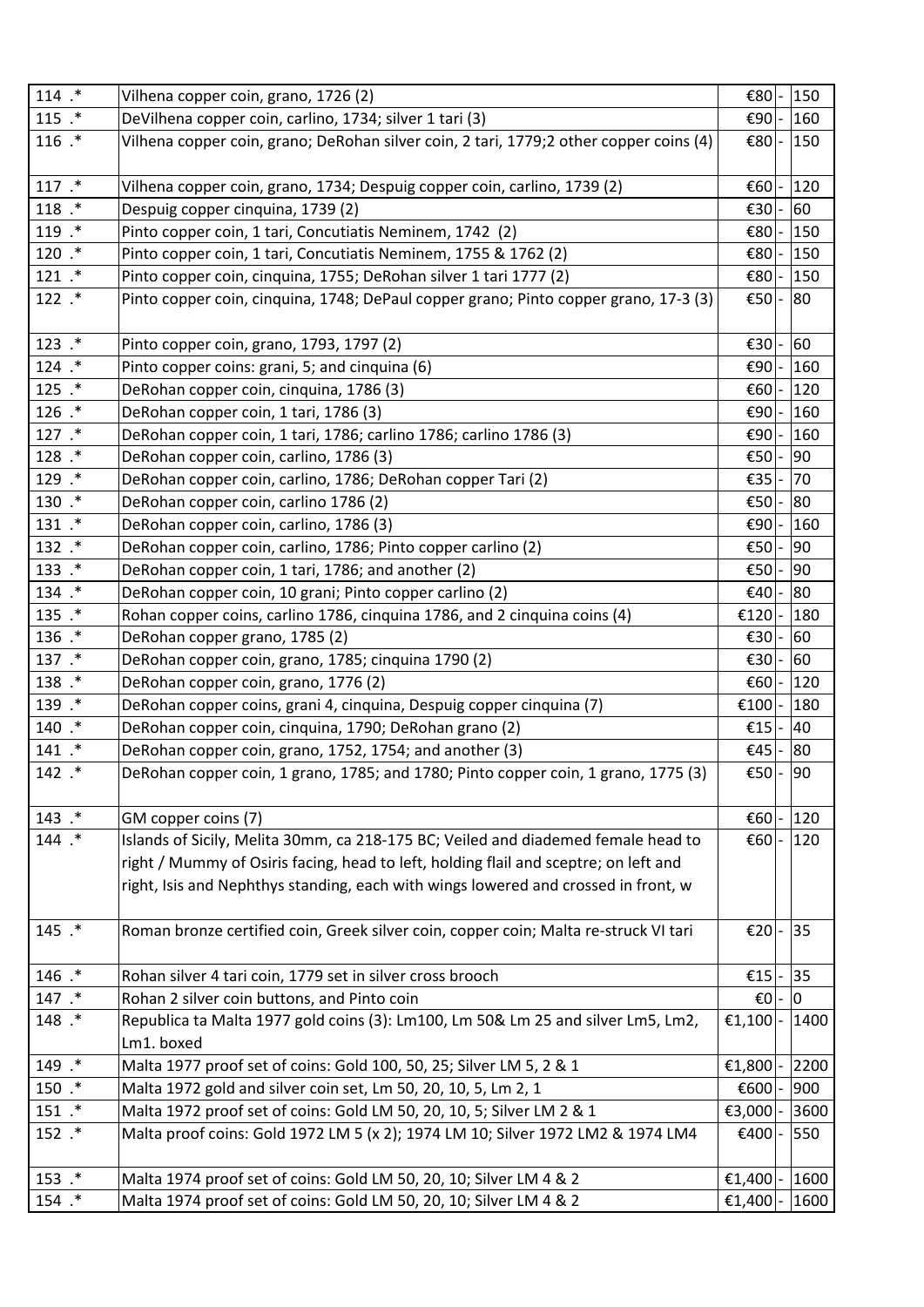| $155$ $.*$ | Malta 1974 proof set of coins: Gold LM 50, 20, 10; Silver LM 4 & 2                 | €1,400  - | 1600 |
|------------|------------------------------------------------------------------------------------|-----------|------|
| 156 .*     | Malta 1974 proof set of coins: Gold LM 50, 20, 10; Silver LM 4 & 2                 | €1,400    | 1600 |
| 157 .*     | Malta 1974 proof set of coins: Gold LM 50, 20, 10; Silver LM 4 & 2                 | €1,400    | 1600 |
| 158 .*     | Malta 1974 proof set of coins: Gold LM 50, 20, 10; Silver LM 4 & 2                 | €1,400    | 1600 |
| 159.*      | Malta 1974 proof set of coins: Gold LM 50, 20, 10; Silver LM 4 & 2                 | €1,400    | 1600 |
| $160$ .*   | Malta 1975 proof set of coins: Gold LM 50, 20, 10; Silver LM 4 & 2                 | €1,400    | 1600 |
| $161$ $.*$ | Malta 1975 proof set of coins: Gold LM 50, 20, 10; Silver LM 4 & 2                 | €1,400    | 1600 |
| $162$ $.*$ | Malta 1976 proof set of coins: Gold LM 50, 20, 10; Silver LM 4 & 2                 | €1,400    | 1600 |
| $163$ $.*$ | Malta gold coin, Lm20, 1972                                                        | €220      | 280  |
| 164 .*     | Malta silver coins, Lm 2 & 1, 2 sets                                               | €50       | 75   |
| $165$ $.*$ | Malta silver coins, Lm 2 & 1, 2 sets                                               | €50       | 75   |
| 166.*      | Malta silver coins, Lm 2 & 1, 2 sets                                               | €50       | 75   |
| $167$ $.*$ | Malta silver coins, Lm 2 & 1, 2 sets                                               | €50       | 75   |
| $168$ .*   | Malta silver coins, Lm 2 & 1, 2 sets                                               | €50       | 75   |
| 169.*      | Malta silver coins, Lm 2 & 1, 2 sets                                               | €50       | 75   |
| 170 .*     | Malta LM5 coins, 1981, silver                                                      | €60       | 90   |
| 171 .*     | Malta silver coin, Lm5, Fl' Ghaqda L-Paci, 1995; Lm3, Mdina gate, 1973, (3)        | €140      | 200  |
| 172 .*     | Malta silver coin, Lm3, Mdina Gate, 1973 (4)                                       | €240      | 320  |
| 173 .*     | Malta silver coin, Lm3, Mdina Gate, 1973 (4)                                       | €240      | 320  |
| 174 .*     | Malta silver coin, Lm3, Mdina Gate, 1973 (4)                                       | €240      | 320  |
| 175 .*     | Malta silver coin, Lm3, Mdina Gate, 1973 (4)                                       | €240      | 320  |
| 176 .*     | Malta silver coin, Lm3, Mdina Gate, 1973; Lm2, 1972; Lm1, 1973; Lm2, 1989 (4)      | €170      | 260  |
|            |                                                                                    |           |      |
| $177.$ *   | Malta silver coin, Selmun, Lm4, 1975; Lm5, John Paul II Visit, 1990 (2)            | €120      | 180  |
| 178 .*     | Malta silver coin, Lm5, G Felice, 1993; Lm5 George Cross Award 50th Anniversary    | €120      | 180  |
|            | 1992 (2)                                                                           |           |      |
| 179.*      | Malta silver commemorative coins, Lm2, GF Abela, 1974 (4)                          | €100      | 160  |
| 180 .*     | Malta silver commemorative coins, Lm2, GF Abela, 1974 (3)                          | €80       | 120  |
| 181 .*     | Malta George Cross 50th Anniversary silver LM 5 coin, proof                        | €30       | 60   |
| 182 .*     | Malta silver coin, Preti, Lm5, 1999                                                | €60       | 90   |
| 183.*      | Malta 1994 proof coin: Silver Lm5, Valletta                                        | €30 - 55  |      |
| 184 .*     | Malta 1983/4 proof coin: Silver Lm5, FAO Konferenza tas-Sajd                       | €30       | 55   |
| 185 .*     | Malta 1984 proof coin: Silver Lm5, UN Decade for Women                             | €30       | 55   |
| 186.*      | Malta 1992 proof coin: Silver Lm5, verbal - Pinto, Universita ta' Malta            | €30       | 55   |
| 187 .*     | Malta 1993 proof coin: Silver Lm5, Giovanni Felice                                 | €30       | 55   |
| 188.*      | Malta 1993 proof coin: Silver Lm5, Architectural Barriers (Piedfort)               | €30       | 55   |
| 189.*      | Malta 1995 proof coin: Silver Lm5, UN 50th Anniversary                             | €30       | 55   |
| 190 .*     | Malta 1996 proof coin: Silver Lm5, Olympic Games 1996                              | €30       | 55   |
| 191 .*     | Malta 1993 proof coin: Silver Lm5, World Cup 1994                                  | €30       | 55   |
| 192 .*     | Malta 1981 proof coin: Silver Lm2, World Food Day FAO                              | €10       | 25   |
| 193 .*     | Malta commemorative medal: Santa Maria Convoy 1940-1943                            | €30       | 55   |
| 194 .*     | Malta 1983 proof coin: Silver Lm1, FAO 1983-84                                     | €20       | 45   |
| 195 .*     | Malta 1990 commemorative silver Lm5 Coin, Pastoral Visit John Paul II              | €30       | 55   |
| 196 .*     | Malta 1992 proof coin: Silver Lm5, George Cross 50th Anniversary                   | €30       | 55   |
| 197 .*     | Malta 1979 proof coin: LM1; Malta 1975                                             | €10  -    | 25   |
| 198.*      | Malta Kungress Marjanologiku, 1983, bronze and silver medals                       | €30       | 45   |
| 199 .*     | Malta silver coin, Lm5, George Cross 50th Anniversary1992; Lm5, Fl' Ghaqda L-Paci, | €90       | 130  |
|            | 1995; 2Lm AM Galea, 1975 (3)                                                       |           |      |
| $200$ .*   | Malta commemorative medals: Gold, Bronze, Silver 25th Independence Anniversary     | €80       | 140  |
|            | 1964-89 (3)                                                                        |           |      |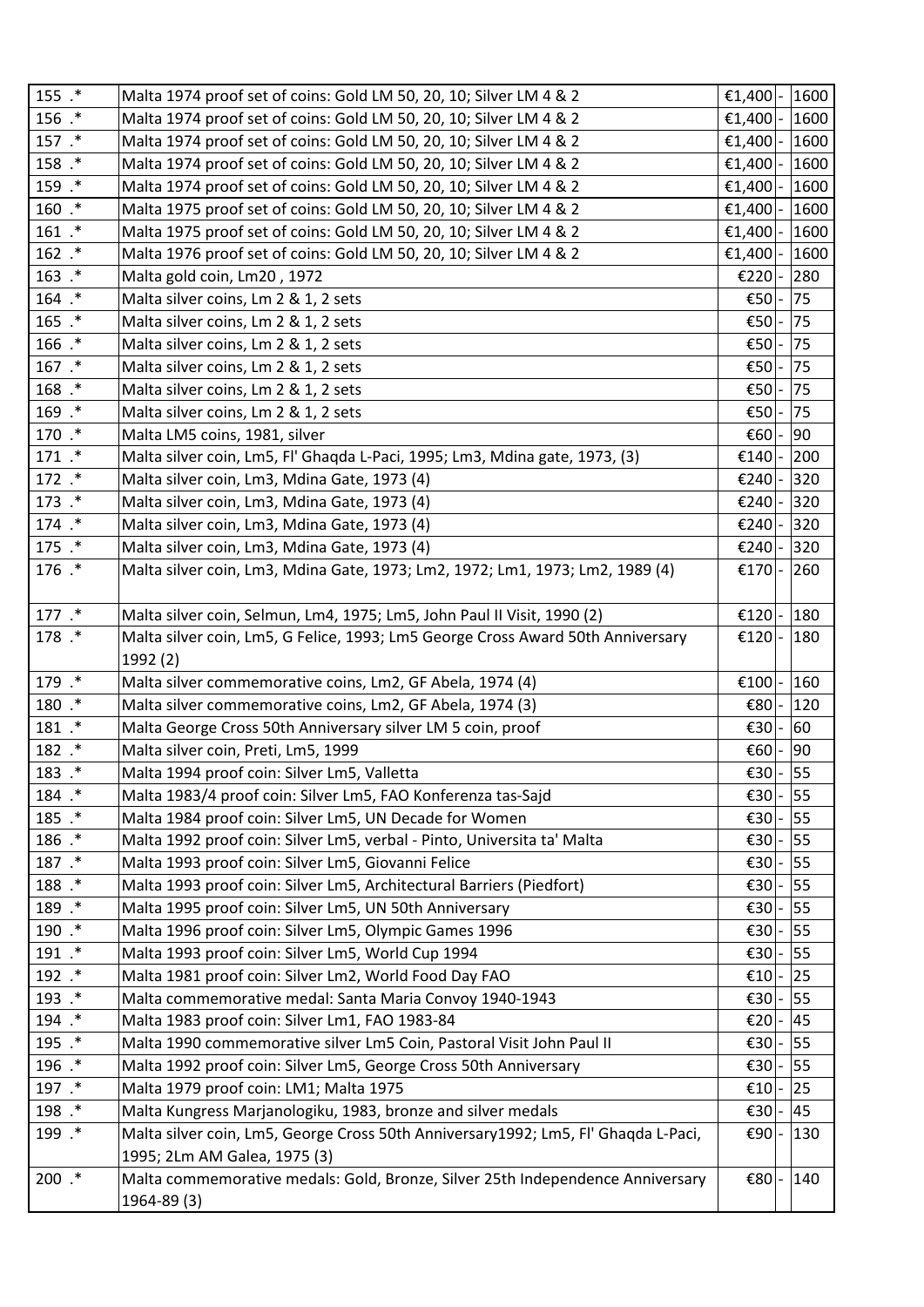| $201$ .*   | FRA ANGELUS de MOJANA, SMOM silver 9 tari coin, 1969 & 1970 (2)                  | €60 $\mid$ -    | 80  |
|------------|----------------------------------------------------------------------------------|-----------------|-----|
| $202$ $.*$ | Malta 1989 proof coin, Brilliant, Uncirculated: Silver Lm2, 25th Independence    | $\epsilon$ 30 - | 55  |
|            | Anniversary 1964-89                                                              |                 |     |
| $203$ $.*$ | Malta 1989 proof coin, Brilliant, Uncirculated: Silver Lm2, 25th Independence    | €30             | 55  |
|            | Anniversary 1964-89                                                              |                 |     |
| $204$ .*   | Malta 1993 proof coin: Gold Lm25                                                 | €350            | 450 |
| $205$ $.*$ | Malta Lm10 Commemorative silver coin 2014, QV Silver crown Jubilee Head, USA     | €80             | 120 |
|            | Silver dollar coin 1922 (3)                                                      |                 |     |
| $206$ .*   | CBoM Lm5 silver commemorative coin, 1968-88, Royal Mint, in case                 | £15             | 25  |
| $207$ $.*$ | CBoM Lm5 silver commemorative coin, 1988, 30th anniversdary, Royal Mint, in case | €15             | 25  |
| $208$ $.*$ | CBoM silver commemorative coin, 1990, The Pope in Malta, Royal Mint, in case     | €15             | 25  |
| 209 .*     | CBoM Lm5 silver commemorative coin FAO; and 1981 FAO World Food Day Lm2          | $\epsilon$ 15 - | 25  |
|            | coin, both cased                                                                 |                 |     |
| $210$ $.*$ | Malta commemorative coins, boxed (9)                                             | €30             | 50  |
| $211$ $.*$ | Malta 5 silver commemorative coins: 2 Indipendenza 1964-89 & 3 Lm1 Republika ta' | €65             | 90  |
|            | <b>Malta 1979</b>                                                                |                 |     |
| $212$ $.*$ | Republica ta Malta 1979 1Lm coins (3), boxed                                     | €15             | 35  |
| $213$ $.*$ | Malta silver coin, LM2; 1972; Churchill crown; 2 Vatican medals (4)              | €40             | 60  |
| $214$ $.*$ | Partit Nazzjonalista commemorative silver medal, Nerik Mizzi, 1985, proof        | €10             | 35  |
| $215$ $.*$ | Malta 1985 commemorative silver medal: Nerik Mizzi 1885-1950 (Partit             | €30             | 55  |
|            | Nazzjonalista)                                                                   |                 |     |
| $216$ $.*$ | Malta 1975 proof coin: Copper 25c, 1st Anniversary                               | $\epsilon$ 2    | 10  |
| $217$ $.*$ | Malta silver commemorative medal, 20 years of Independence, 1984; Independence   | €120            | 180 |
|            | 25 years commem coin; PN Nerik Mizzi 1985 silver medal (4)                       |                 |     |
| $218$ $.*$ | Nerik Mizzi silver coin, 1985                                                    | €60 -           | 90  |
| $219$ $.*$ | JOHN DACOUTROS & Sons, 125th Anniversary medal, in case                          | €10             | 25  |
| $220$ $.*$ | Malta decimal coin set, 1981, mint                                               | €40             | 60  |
| $221$ $.*$ | Bank Centrali ta' Malta Proof coin set 1986, boxed                               | €10 -           | 30  |
| $222$ $.*$ | Maltese Euro coin collection official issue 2008 in presentation box             | €10             | 25  |
| $223$ $.*$ | FRA ANGELUS de MOJANA, SMOM commemorative medal, 1968, in presentation           | €55             | 75  |
|            | case                                                                             |                 |     |
| $224$ $.*$ | Lombard Bank silver ingot, 100gms                                                | €100            | 160 |
| $225$ $.*$ | SMOM commemorative coin                                                          | €20             | 45  |
|            |                                                                                  |                 |     |
|            | Tuesday 14th June 2022 at 3pm                                                    |                 |     |
| $226$ $.*$ | Charles IV silver coin, 8 real, 1804                                             | €120            | 200 |
| $227$ $.*$ | Napoleon III silver coin, 5 francs, 1868                                         | €50             | 90  |
| 228 .*     | Sicily silver coin, 120 g, 1788                                                  | €60             | 120 |
| 229 .*     | Ludwig silver coin, 1 g, 1693                                                    | €80             | 150 |
| $230$ $.*$ | Romania Carol I silver coin, 5Leu, 1880                                          | €80             | 150 |
| 231 .*     |                                                                                  |                 | 120 |
|            | Charles IV silver coin, 4 real, 1808                                             | €60             |     |
| $232$ $.*$ | GB silver coin, Carolus II, crown, 1679                                          | €60             | 120 |
| $233$ $.*$ | Geo III silver crown, 1819                                                       | €40             | 50  |
| 234 .*     | Geo III silver coin, half crown 1836                                             | €20             | 35  |
| $235$ $.*$ | Naples Ferdinand of Aragon, silver coin, Coronato (1472-88)                      | €30             | 60  |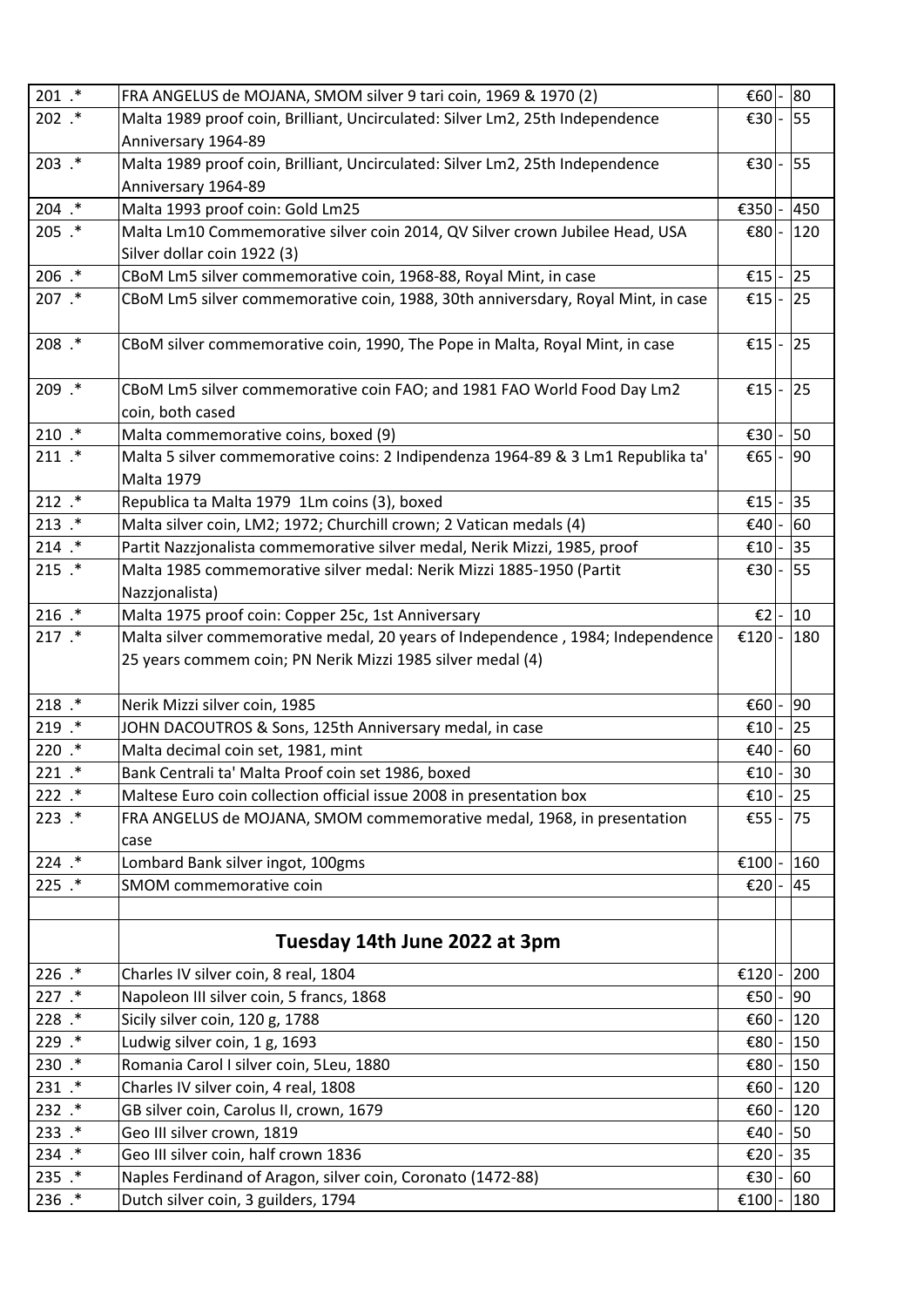| 237 .*     | Russia, PETER II, silver coin, 1 rouble, 1728                                         | €80    | 150 |
|------------|---------------------------------------------------------------------------------------|--------|-----|
| 238 .*     | Russia Empire, Catherine II, copper coin, 5 kopeks, 1766                              | €35    | 70  |
| 239 .*     | Peru silver coin, 8 reales, 1825                                                      | €40    | 80  |
| 240 .*     | Naples, Ferdinand II silver coin, 120 grana, 1856                                     | €80    | 150 |
| 241 .*     | Austria silver coin, Maria Theresa thaler, 1780                                       | €20    | 50  |
| $242$ $*$  | Austria silver coin, Maria Theresa thaler, 1780                                       | €20    | 50  |
| $243$ $.*$ | Vittorio Emanuele silver coin 5 Lire, 1962                                            | €50    | 90  |
| 244 .*     | Vittorio Emanuele silver coin, 1870                                                   | €25    | 50  |
| $245$ $.*$ | Spain Philip III silver coin, 1678                                                    | €40    | 80  |
| 246 .*     | Austria silver coin, Maria Theresa 20 kroner, 1760                                    | €30    | 60  |
| 247 .*     | Hungary, silver plated copper coin, 19th century                                      | €30    | 60  |
| 248 .*     | Brasil Peter II silver coin, 1000 Reis, 1866                                          | €25    | 55  |
| 249 .*     | US Silver dollar coin 1889                                                            | €25    | 45  |
| $250$ .*   | US silver dollar, 1884                                                                | €50    | 90  |
| $251$ $.*$ | LUDOVICO XVI, 1790 silver coin; French 5 francs 1874; SPAIN Joseph Napoleon 1809      | €120   | 180 |
|            | silver coin, 4 reales                                                                 |        |     |
| $252$ $.*$ | Ferdinand II silver C120 coin, 1838, 1857, 1857 and another 1838                      | €95    | 140 |
| $253$ $.*$ | Saxon Frederick Augustus I (1806-1827) coin, 1812. 2/3 thaler; Electorate of Saxony   | €80    | 150 |
|            | (1763 - 1806) Frederick Augustus I coin, 1768, 2/3 thaler (2)                         |        |     |
| $254$ $.*$ | Geo III silver 1/- coin, 1787, and Geo IV silver 1/- coin, 1824 (2)                   | €60    | 90  |
| $255$ $.*$ | Louis Philippe silver coin, 5 francs, 1845 & 1875; Austrian silver 1879, and Swiss    | €60    | 90  |
|            | silver 2 franc coin 1878 (4)                                                          |        |     |
| $256$ $.*$ | Ferdinind II silver coins: G 60 1856, & 2 G20 1833 & 1854 coins                       | €40    | 60  |
| $257$ $.*$ | CLEMENT X silver coin, 1673; INNNOCENT XII half grosso 1691; Pius IX silver coin, 10  | €100   | 180 |
|            | Baiocchi, 1862 (3)                                                                    |        |     |
| 258 .*     | QV shilling, 1866; Ferdinand II 2 silver coins; Spanish silver peseta 1901 (4)        | €100   | 180 |
| 259 .*     | Brazilian silver coin, 1000 Reis, 1889                                                | €35    | 60  |
| $260$ .*   | 5 Silver and other coins                                                              | €12    | 25  |
| $261$ $.*$ | Maria Therese Taler restrike coin, GB E II & Prince Philip £5 coin 1947-97, and Louis | €50    | 70  |
|            | Philippe I 5 Francs coin 1839                                                         |        |     |
| $262$ $.*$ | US 1994 proof coin: Silver \$1, eagle                                                 | €35  - | 60  |
| $263$ $.*$ | US 1986 proof coins: Silver dollar and Cu-nickel half dollar, Statue of Liberty       | €50    | 80  |
|            |                                                                                       |        |     |
| $264$ $.*$ | US 1944 coin: Silver half dollar                                                      | €10    | 25  |
| $265$ $.*$ | US 1946 coin: Silver half dollar                                                      | €10    | 25  |
| $266$ $.*$ | US silver coin, half dollar 1964, President Kennedy (4)                               | €30    | 60  |
| $267$ $.*$ | Fillippines silver coin, half pesos 1908, 1908 & 1909 (3)                             | €30    | 60  |
| $268$ $.*$ | Jamaica 1978 proof coin: Silver \$25, QEII 25th Coronation anniversary                | €50    | 80  |
| $269$ $.*$ | States of Jersey 1990 proof coin: Silver £5, Battle of Britain 25th Anniversary       | €50    | 80  |
|            |                                                                                       |        |     |
| 270 .*     | Falkland Islands 1983 commemorative medal: Bronze Prime Ministerial Visit -           | €30    | 55  |
|            | Margaret Thatcher (Spink)                                                             |        |     |
| $271$ $.*$ | Belize QEII 1992 silver \$10: Alamein / 1942-1992, Montgomery                         | €70    | 100 |
| $272$ $*$  | GB Royal Mint commemorative medal: Bronze 400th Anniversary, Spanish Armada           | €30    | 55  |
|            |                                                                                       |        |     |
| $273$ $.*$ | GB 1979 proof coin: Silver crown, 300 Years Manx coinage                              | €15    | 30  |
| 274 .*     | Isle of Man 1979 proof coins: 5 Millennium crowns, The 5 Crowns of Man (5)            | €100   | 160 |
|            |                                                                                       |        |     |
| $275$ $.*$ | GB 1993 proof coin: Silver £5, 1953-1993 commemorative                                | €30    | 55  |
| 276 .*     | GB 1990 proof coin: Silver £5, QII The Queen Mother                                   | €25    | 50  |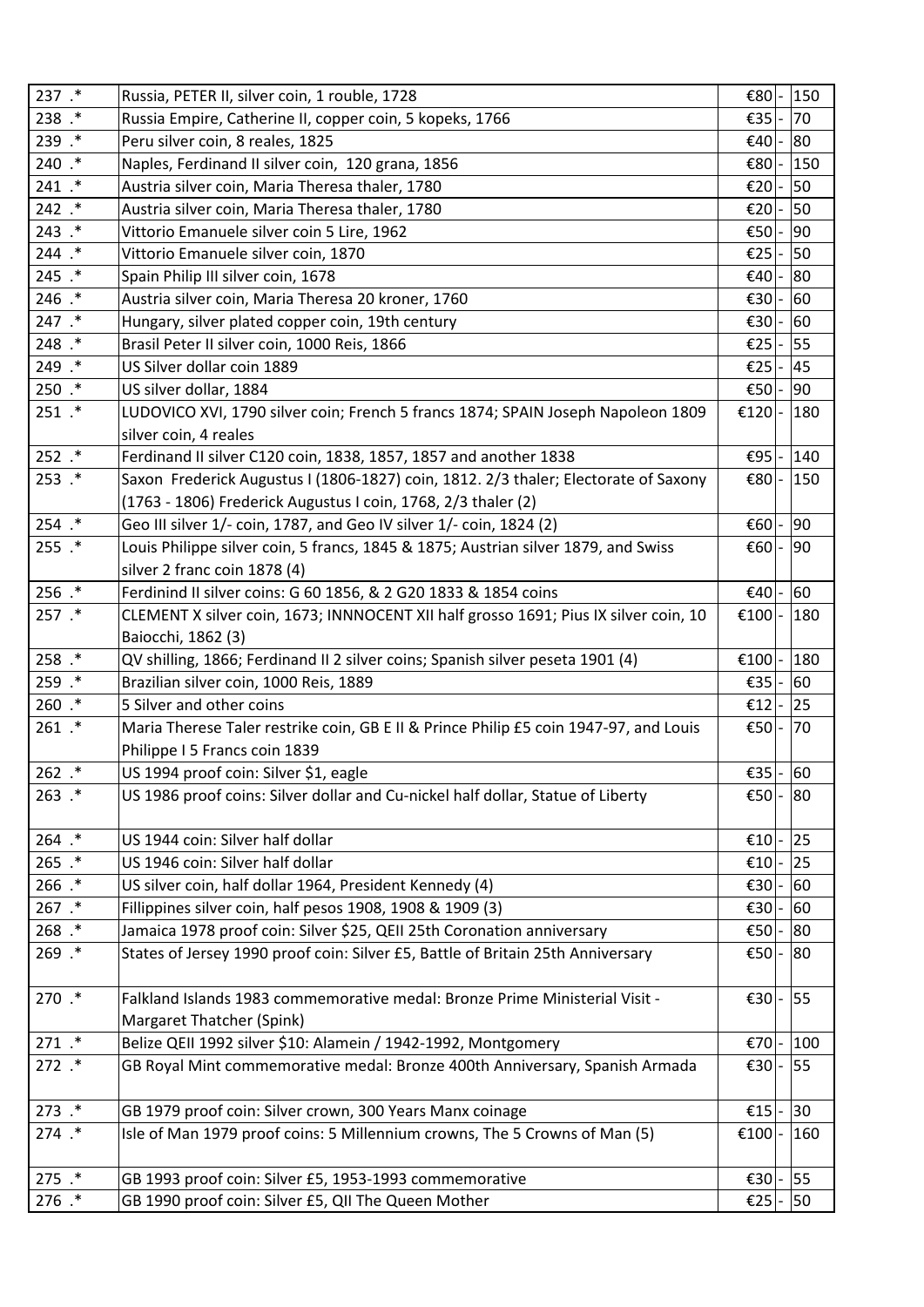| 277 .*     | GB 1996 proof coin: Silver £5                                                       | €50           | 80 |
|------------|-------------------------------------------------------------------------------------|---------------|----|
| 278 .*     | Solomon Islands 1992 proof coin: Silver \$1, 50th Anniversary Coral Sea 1942-1992   | €20           | 45 |
|            |                                                                                     |               |    |
| 279 .*     | GB 1982 commemorative medal: Liberation of the Falkland Islands                     | €25           | 50 |
| 280 .*     | Falkland Islands 1983 proof coin: Silver 50 pence, 1833-1983                        | €20           | 45 |
| 281 .*     | Solomon Islands 1992 proof coin: Silver \$1, 50th Anniversary Guadalcanal 1942-1992 | €20           | 45 |
|            |                                                                                     |               |    |
| 282 .*     | US 1994 proof coin: Silver \$1, Normandy Landings 1944-1994                         | €35           | 60 |
| 283.*      | Belize QEII 1992 silver \$5 coins: Alamein / 1942-1992, Montgomery & Rommel (2)     | E60           | 90 |
|            |                                                                                     |               |    |
| 284 .*     | GB 1996 proof medal: Silver European Football Championship, Wembley Stadium         | $\epsilon$ 25 | 50 |
|            |                                                                                     |               |    |
| 285.*      | GB 1981 Commemorative medal: Royal Wedding - Charles & Diana                        | €25           | 50 |
| 286 .*     | Canada 1984 proof coin: Silver dollar, Toronto 1834-1984                            | €25           | 50 |
| 287 .*     | France 1993 proof coin: Silver 1 franc, Normandy Landings                           | €35           | 60 |
| 288.*      | GB 1981 Proof silver medal: Charles & Diana Wedding (Spink & Son)                   | €25           | 50 |
| 289 .*     | GB 1989 proof coins: silver £2, Claim of Rights & Bill of Rights (2)                | €40           | 70 |
| 290 .*     | GB 1989 proof coins: silver £2, Claim of Rights & Bill of Rights Piedfort           | €60           | 90 |
| 291 .*     | GB 1996 proof coin: Silver £2                                                       | €25           | 50 |
| 292 .*     | GB 1994 proof coin: Silver £2, Piedfort, 1694-1994 commemorative                    | €40           | 70 |
| 293 .*     | GB 1995 proof coin: Silver £2, 1945-95 Peace                                        | €40           | 70 |
| 294 .*     | GB 1994 proof coin: Silver £2, 1694-1994 commemorative                              | €25           | 50 |
| 295 .*     | GB 1995 proof coin: Silver £2, 1945-95 Peace                                        | €40           | 70 |
| 296 .*     | GB 1996 proof coin: Silver £2                                                       | €15           | 30 |
| 297 .*     | GB 1993 proof coin: Silver £1                                                       | €20           | 45 |
| 298 .*     | GB 1993 proof coin: Silver £1, Piedfort                                             | €30           | 55 |
| 299 .*     | GB 1996 proof coin: Silver £1                                                       | €20           | 45 |
| $300$ .*   | GB 1997 proof coin: Silver £1                                                       | €20           | 45 |
| $301$ $.*$ | GB 1989 proof coin: Silver £1                                                       | €30           | 55 |
| 302 .*     | GB 1995 proof coin: Silver £1                                                       | £10           | 25 |
| $303$ .*   | GB 1986 proof coin: Silver £1                                                       | €10 -         | 25 |
| $304$ $.*$ | GB 1987 proof coin: Silver £1                                                       | €10           | 25 |
| $305$ .*   | GB 1983 proof coin: Silver £1                                                       | €20           | 45 |
| $306$ $.*$ | GB 1993 proof coin: Silver £1                                                       | €20           | 45 |
| 307.*      | GB 1983 proof coin: Silver £1                                                       | €10           | 25 |
| $308$ $.*$ | GB 1997 proof coin: Silver £1                                                       | €30           | 55 |
| 309 .*     | GB 1990 proof coin: Silver £1                                                       | €10           | 25 |
| $310$ $.*$ | GB 1992 proof coin: Silver £1                                                       | €10           | 25 |
| $311.*$    | GB 1996 proof coin: Silver £1                                                       | €10           | 25 |
| $312$ .*   | GB 1992 proof coin: Silver 10p                                                      | €5            | 10 |
| $313$ $.*$ | Isle of Man 1980 proof coin: Silver 20p                                             | €10           | 25 |
| $314.$ *   | GB 1996 proof medal: Silver European Football Championship, Bobby Charlton          | €5            | 10 |
|            |                                                                                     |               |    |
| $315$ $.*$ | GB 1990 proof coins: silver 5p, Old & New versions (2)                              | €15           | 30 |
| $316$ $.*$ | GB 1994 proof coin: Silver 50pence, Normandy Landings                               | €35           | 60 |
| 317 .*     | GB 1994 proof coin: Silver 50p, Battle of Britain                                   | €10           | 25 |
| $318$ $.*$ | GB 1997 proof coin: Silver 50p, Britannia                                           | €10           | 25 |
| 319 .*     | Isle of Man 1980 proof coin: Silver 50p, Christmas                                  | €10           | 25 |
| 320 .*     | Isle of Man proof coins: Silver £1, 1978, 1979, 1980                                | €50           | 80 |
| 321 .*     | Marshall Islands 1990 proof coin: \$5, Battle of Britain                            | €15           | 30 |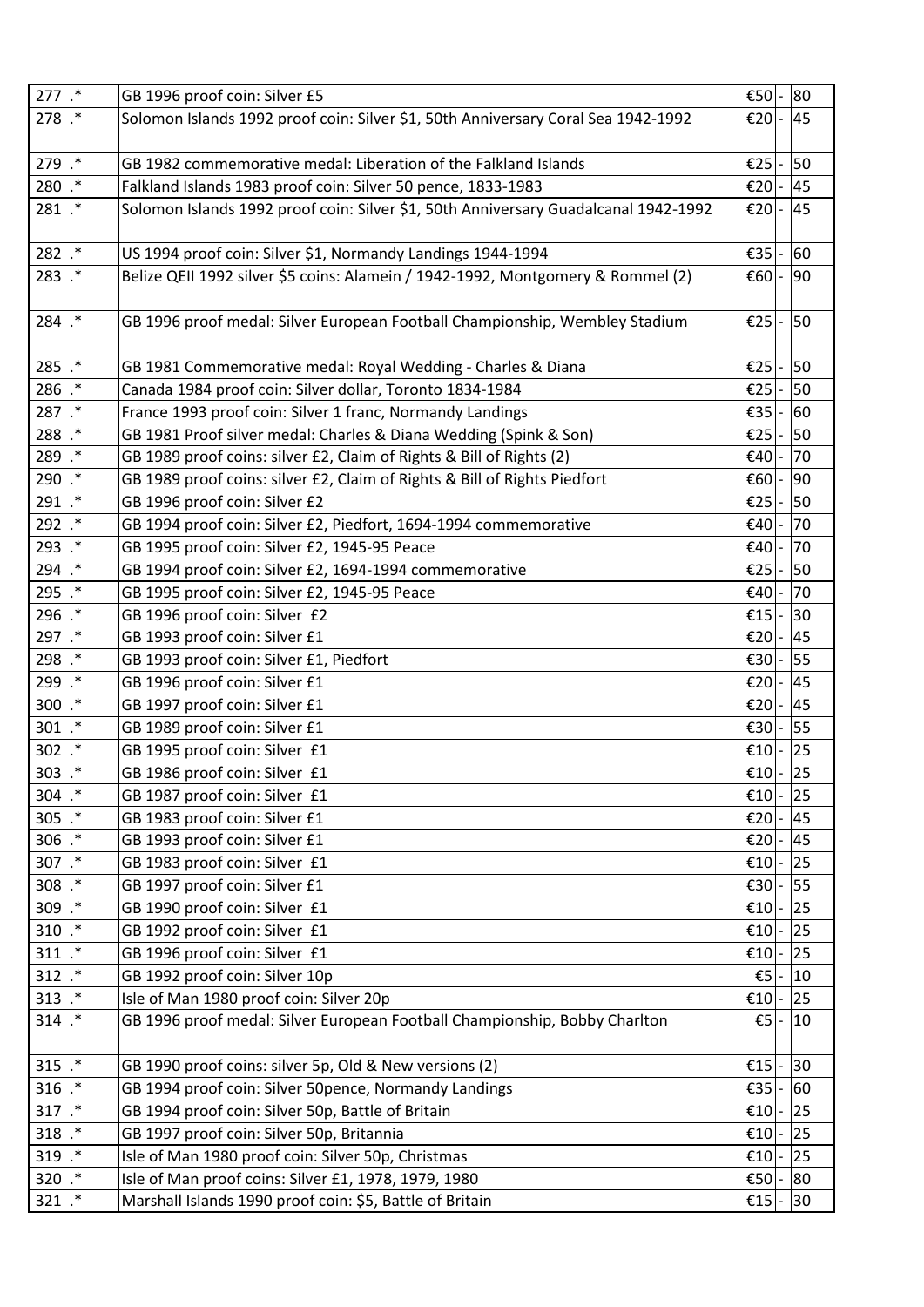| 322 .*     | GB 1990 proof silver commemorative medallion: Battle of Britain                        | €50    | 80  |
|------------|----------------------------------------------------------------------------------------|--------|-----|
| 323 .*     | Canada silver dollar commemorative coin 1873-1973, boxed                               | €10    | 25  |
| 324 .*     | Malta silver medal, St Paul, 1960                                                      | €30    | 60  |
| 325 .*     | Order of St John, Council of Europe Exhibition bronze medal, 1970                      | €30    | 60  |
| 326 .*     | Europae Concilium Melitensium Equitum Virtute Fulgens Bronze medal                     | €15    | 30  |
| 327 .*     | Malta Eucharistic Congress medal 1908                                                  | €20    | 50  |
| 328 .*     | Eucharistic Congress Malta medals 1913, silver and bronze                              | €150   | 200 |
| 329 .*     | Malta gilded bronze commemorative medal, Pope John Paul II Pastoral visit, 1990        | €30    | 60  |
|            |                                                                                        |        |     |
| 330 .*     | QV 1897 silver and bronze medals, diamond jubilee                                      | €120   | 200 |
| 331 .*     | Edward VII coronation bronze medal, 1902, 56mm                                         | €50    | 90  |
| 332 .*     | King George & Queen Mary silver coronation medal, Wandsworth, 1911, 64mm; and          | €100   | 180 |
|            | bronze medal (2)                                                                       |        |     |
| 333.*      | QEII silver and bronze 1953 coronation commemorative medals, Kronig                    | €30    | 60  |
| 334 .*     | Genoa silver coin 2 scudi (scudi larghi) 1689                                          | €100   | 250 |
| 335 .*     | EXPOSITION NATIONALE ET COLONIALE DE ROUEN, 1896, silver plated bronze medal           | €50    | 90  |
|            |                                                                                        |        |     |
| 336 .*     | MYRON T HARRICK, (Ambassador to France) bronze commemorative medal, 1929;              | €70    | 140 |
|            | (Jules Prosper Joseph Marie Edmond Legastelois), 140.82 g, 12:00, 68 mm                |        |     |
|            |                                                                                        |        |     |
| 337 .*     | PIUS XI bronze medal (Mistruzzi) 1932                                                  | €60    | 120 |
| 338 .*     | Pope John Paul II bronze medal                                                         | €55    | 75  |
| 339 .*     | St. Vincent de Paul bronze medal                                                       | €45    | 65  |
| 340 .*     | GB Silver medal by Philip Nathan: Pope John Paul II, 1982 (Spink & Son)                | €25    | 50  |
| 341 .*     | GB Bronze medal: Pope John Paul II (Spink & Son)                                       | €25    | 50  |
| 342 .*     | Colonial & Indian Exhibition, London 1886 (LC Wyon) bronze commemorative medal,        | €30    | 60  |
|            | <b>Albert Prince of Wales</b>                                                          |        |     |
| 343 .*     | Pius XII, bronze medal, 1954                                                           | €30    | 60  |
| 344 .*     | St Anthony bronze medal, 1946; QEII crown, 1953; Bronze medallion, Pope John XXIII     | €30    | 50  |
|            | verso St peter and Paul (2)                                                            |        |     |
| 345 .*     | Religious bronze medals, 4                                                             | €20  - | 35  |
| 346 .*     | St. Lawrence holy medal, Rome 1891 and another                                         | €45    | 65  |
| 347 .*     | LEO XIII medals: 1779, 1880, 1883, 1887, 1887, 1895; 1898 (7)                          | €300   | 400 |
| 348 .*     | PIUS X bronze medal, 1907; 1912; 1913; Pius XI bronze medal, 1922; Pius XII silver     | €180   | 260 |
|            | medal 1950 (5)                                                                         |        |     |
| 349 .*     | PIUS XI bronze medal 1924; 1925; 1927; John XXIII bronze medal, 1960 (4)               | €80    | 150 |
| $350$ $.*$ | Vatican City, bronze medal, sede vacante, 1914, 1922 (2)                               | €50    | 90  |
| 351 .*     | Rome silver 1 scudo coin, Sede Vacante 1676                                            | €120   | 180 |
| $352$ $.*$ | PIUS VI silver medal, 1775-1799, anno XIX                                              | €70    | 140 |
| $353$ .*   | Pope Benedict XIV silver medal & another                                               | €140   | 200 |
| 354 .*     | PIUS VI silver coin, scudo, 1780                                                       | €200   | 300 |
| $355$ $.*$ | PIUS IX silver coin, 5 Lire, 1870; Paul VI silver medal 1975 (2)                       | €50    | 90  |
| 356 .*     | British Empire Exhibition 1924, Malta Preliminary Show 1923                            | €10    | 25  |
| 357 .*     | Pope Paul VI silver medal, Anno Santo 1975                                             | €15    | 25  |
| 358 .*     | 18th C. religious medal (Virgin Mary & Chalice)                                        | €65    | 90  |
| 359 .*     | Vittorio Emanuele III Commemorative medal; Thames Tunnel Commemorative                 | €50    | 80  |
|            | medal $(2)$                                                                            |        |     |
| $360.*$    | Vatican City coin proof sets: 1982, 1983; Vatican City Papal coin set; San Marino coin | €15    | 40  |
|            | proof set 1976 (4)                                                                     |        |     |
| $361.*$    | Charles & Diana 1981 set of 4 commemorative crowns, proof, boxed                       | €50    | 90  |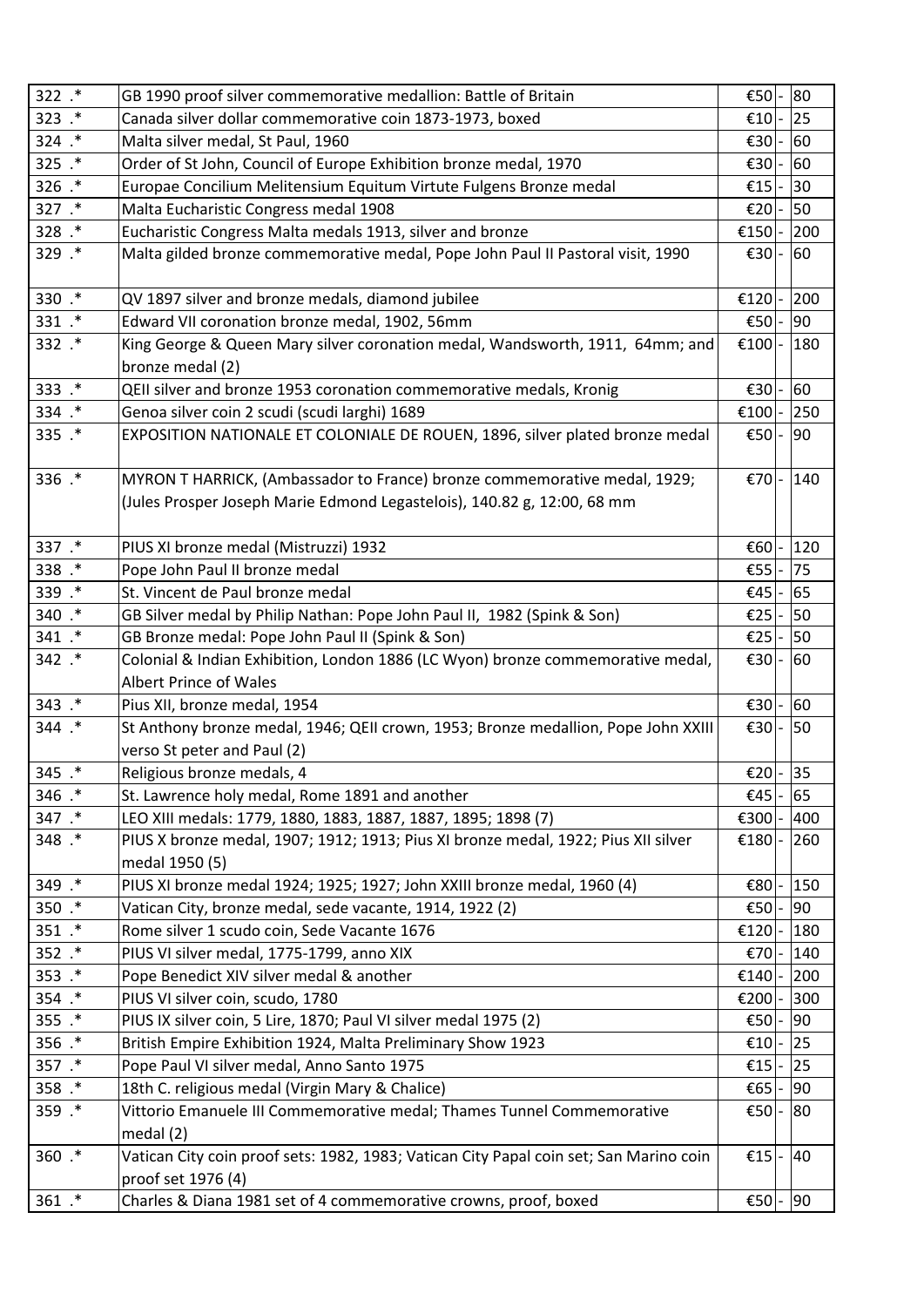| 362.*      | GB commemorative crowns, (5)                                                              | €60          | 80  |
|------------|-------------------------------------------------------------------------------------------|--------------|-----|
| 363.*      | QEII crowns, 1977 (8)                                                                     | €40          | 80  |
| 364 .*     | QEII Gibraltar 1972 crown; QEII crown 1977; QEII crown 1951 (3)                           | €25          | 55  |
| $365$ $.*$ | Western Samoa 1970 proof coin, Tala; 1973 Sydney Opera House opening                      | €30 $\mid$ - | 60  |
|            | commemorative coin; 1977 QEII silver jubilee crown (3)                                    |              |     |
| 366 .*     | Geo VI silver coronation medal, obv QE, 1937; Festival of Britain 1951 crown; QEII        | €40          | 80  |
|            | silver wedding crown, 1972 (3)                                                            |              |     |
| 367 .*     | Festival of Britain 1951 crown; QEII commemorative silver wedding crown 1947-72,          | €20          | 45  |
|            | boxed; and 3 Churchill crowns                                                             |              |     |
| 368.*      | GB crowns: 1951 Festival of Britain (2); 1977 QEII silver jubilee; 2 Churchill crowns (6) | €20          | 35  |
|            |                                                                                           |              |     |
| 369.*      | GB Commemorative crowns, 7                                                                | €25          | 50  |
| 370 .*     | QEII silver wedding crown, 1972; Festival of Britain 1951 crown; Commonwealth             | €30          | 60  |
|            | Games crown, 1974 (3)                                                                     |              |     |
| 371 .*     | Festival of Britain 1951 crown; QEII 1953 crown (2)                                       | €10          | 25  |
| 372 .*     | Charles & Diana 4 crowns; and 2 others; and QEII Coronation souvenir medallion in         | €10 -        | 25  |
|            | box                                                                                       |              |     |
| 373 .*     | GB 4 Silver GB Commemorative medals, and 2 JF Kennedy medals in presentation              | €10          | 25  |
|            | boxes (6)                                                                                 |              |     |
| 374 .*     | Commonwealth Games proof crown, 1974; Berlin Olympics commemorative silver                | €30          | 60  |
|            | medal, 1972 (2)                                                                           |              |     |
| 375.*      | QEII 10th Wedding anniversary crown; QEII Gibraltar 1991, 50p coin, and 4 Geo V           | €O           | 0   |
|            | half crown coins (6)                                                                      |              |     |
| 376 .*     | GB Crowns, 5; 1x Malta 2Lm silver coin, and 3 GB Medals                                   | €35          | 50  |
| 377 .*     | QEII Isle of Man crown 1970; QEII & Philip crown 1947-72; QEII Rhodesia half crown        | €20          | 50  |
|            | 1964; Canada 1966 dollar (4)                                                              |              |     |
| 378 .*     | QEII silver commemorative crown, 1977                                                     | €30          | 60  |
| 379.*      | QEII 2 crowns, 1977; QV silver shilling 1880                                              | €20          | 45  |
| 380 .*     | 11 Churchill crowns                                                                       | £15          | 30  |
| 381 .*     | QEII 2 crowns 1953 & 1960; 2 Churchill crowns 1965; and 2 others another 1977 (6)         | €25          | 55  |
|            |                                                                                           |              |     |
| 382 .*     | Churchill crowns, 7                                                                       | €10          | 35  |
| 383.*      | Geo III cart wheel penny 1790s, 3 Churchill crowns, QV young head copper farthing         | €10          | 25  |
|            | 1868, and GB 6d                                                                           |              |     |
| 384 .*     | Churchill crowns, 5; 2 Britain's first decimal coins sets in blue pouches                 | €15          | 30  |
| 385.*      | Malta 2 silver LM5 coins Pastoral visit Pope John Paul II, and 3 medals: Pope John        | €20          | 40  |
|            | Paul II, Dun Karm and Pius XII (5)                                                        |              |     |
| 386 .*     | British commemorative coins: 3; and Queen mother centenary crown                          | €30          | 45  |
| 387 .*     | QV silver crowns: 1890 & 1891                                                             | €70          | 140 |
| 388.*      | QV silver coins: crown, jubilee head, 1888, 1889, 1890 (3)                                | €75          | 140 |
| 389.*      | QV silver coins: crown, jubilee head, 1889, 1891, 1892 (3)                                | €75          | 140 |
| 390 .*     | QV silver coins: crown, old head, 1883, 1895, 1896 (3)                                    | €75          | 140 |
| 391 .*     | QV silver crowns: 1888 & 1889                                                             | €70          | 140 |
| 392 .*     | QV silver crowns: young head 1845; Jubilee head 1889, 1889, 1890 (4)                      | €100         | 140 |
| 393.*      | QV silver coins: crown, jubilee head, 1890 & 1892 (2)                                     | €50          | 90  |
| 394 .*     | QV silver crowns, 1890, 1896 and half crown 1890                                          | €75          | 90  |
| 395 .*     | QV Jubilee head Silver crown, 2 QV GB Silver half crowns Jubilee head 1892 and Old        | €55          | 80  |
|            | head 1900                                                                                 |              |     |
| 396 .*     | QV silver crown, 1847, young head, reverse crowned shield                                 | €50          | 90  |
| 397 .*     | QV silver crown, 1889                                                                     | €20          | 35  |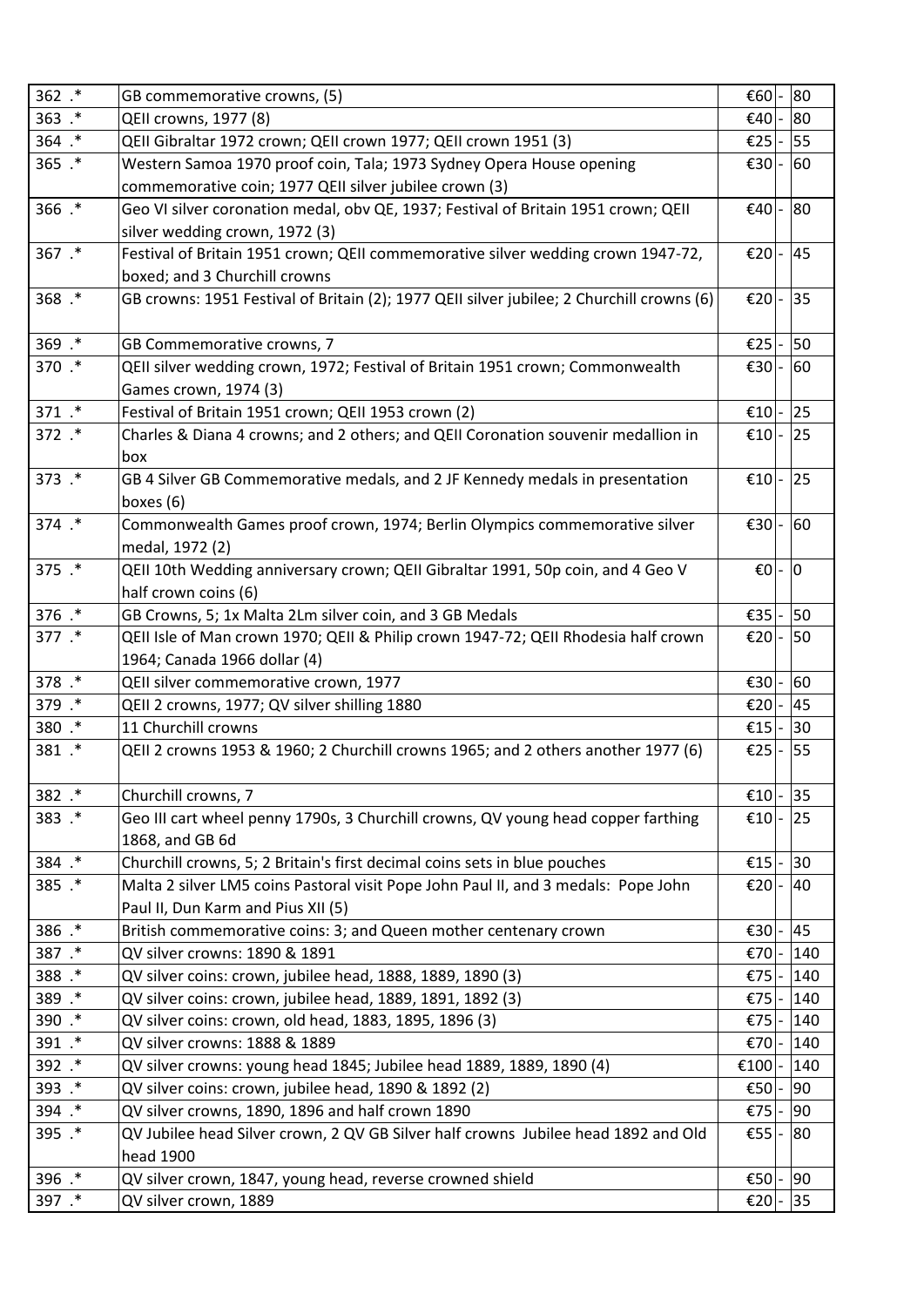| 398 .* | Geo V silver crown, (Rocking Horse Crown), 1935                                       | €60    | 120 |
|--------|---------------------------------------------------------------------------------------|--------|-----|
| 399 .* | Geo V silver crown, (Rocking Horse Crown), 1935                                       | €60    | 120 |
| 400 .* | QV silver crowns, 1895, 1897 and half crown 1888                                      | €60    | 80  |
| 401 .* | QV silver half crowns, young head: 1881, 1883, 1883 (3)                               | €50    | 90  |
| 402 .* | QV silver half crowns, young head: 1849, 1850, 1877 (3)                               | €50    | 90  |
| 403 .* | QV silver coins: half crown, young head, 1881, 1883, 1885, 1885 (4)                   | €80    | 150 |
| 404 .* | QV silver coins: half crown, jubilee head, 1889, 1889, 1890, 1891, (4)                | €80    | 150 |
| 405 .* | QV silver coins: half crowns, 1886, 1893, 1885, 1886, Edw VII 1902 (5)                | €80    | 150 |
| 406 .* | QV silver coins: half crown 1899, 1900, 1901, Edw VII 1902 (4)                        | €80    | 150 |
| 407 .* | QV silver coins: half crown, old head, 1891, 1896, 1896, 1899 (4)                     | €80    | 150 |
| 408 .* | Edw VII silver half crowns: 1902, 1903, 1904, 1907, 1908 (5)                          | €70    | 140 |
| 409 .* | QV silver half crowns, young head: 1843, 1844, 18?? (3)                               | €50    | 90  |
| 410 .* | QV silver half crowns, Old head: 1896, 1896, 1901 (3)                                 | €60    | 120 |
| 411 .* | Geo IV silver half crowns: 1834 & 1836                                                | €50    | 90  |
| 412 .* | Geo IV silver half crowns: 1834 & 18??                                                | €40    | 80  |
| 413 .* | QV silver half crowns, Jubilee head: 1890, 1892 (2)                                   | €50    | 90  |
| 414 .* | QV silver half crowns, Jubilee head: 1887, 1891 (2)                                   | €50    | 90  |
| 415 .* | QV silver half crowns, Old head: 1893, 1898 (2)                                       | €50    | 90  |
| 416 .* | QV silver florins, (5)                                                                | €50    | 90  |
| 417 .* | QV silver coins, half crowns (10)                                                     | €200   | 280 |
| 418 .* | 5 Crowns; 15 half crowns, 7 shillings mostly QV & Edw VII                             | €85    | 120 |
| 419 .* | QV silver coins, half crowns (10)                                                     | €200   | 280 |
| 420 .* | QV silver coins, half crowns (10)                                                     | €200   | 280 |
| 421 .* | QV silver coins, half crowns (2); Edw VII half crowns (4); Geo V half crowns (2); (8) | €200 - | 280 |
|        |                                                                                       |        |     |
| 422 .* | QV silver crown 1889; Florin 1887; 3 half crowns: 1891, 1844, 1836; shilling 1890     | €90    | 120 |
| 423 .* | Edw VII 5 half crowns, 6 QV half crowns, all worn                                     | €80    | 140 |
| 424 .* | QV crown, 1900; 3QV Florins, and 2 shillings 1879 & 1890                              | €45    | 65  |
| 425 .* | QV silver coins, florins, (5)                                                         | €45    | 60  |
| 426 .* | Geo V half crown; 2 US quarter dollars1939 & 1965; and copper 1 cent coin 1940        | €15  - | 35  |
|        |                                                                                       |        |     |
| 427 .* | QV silver rupee, 1878; half rupee, 1881; quarter rupee, 1840; & Spanish G20 1878      | €25    | 50  |
|        |                                                                                       |        |     |
| 428 .* | GB 2 silver half crowns, florin and 2 shillings                                       | €40    | 60  |
| 429 .* | QV silver shillings, 9; 6d 1913, 3d 1917 (11)                                         | €40    | 65  |
| 430 .* | GB half crowns, 8; florin; 4 copper pennies, 2 half pennies, 2 farthings,             | €35    | 50  |
| 431 .* | Silver 3d coins, mostly pre 1915, 135                                                 | €25    | 50  |
| 432 .* | Silver 6d coins: QV 10; Edw VII, 5; and 4 others post 1915                            | €10    | 25  |
| 433 .* | Geo V silver coin: half-crown, 1914 & 1915                                            | €60    | 120 |
| 434 .* | Geo VI silver coronation medal, obv QE, 1937                                          | €40    | 80  |
| 435 .* | Geo III silver 1 shilling coin, 1817; QV shillings, 9; (10)                           | €70    | 140 |
| 436 .* | QEII half crowns: 1954, 1958, 1967, 1961, 1965, 1967, (6)                             | E30    | 60  |
| 437 .* | Geo V silver half crowns: 1913, 1915, 1915, 1916, 1918, 1919 (6)                      | €60    | 120 |
| 438 .* | Geo V & Geo VI, EII, coins: half crowns (20)                                          | €50    | 90  |
| 439.*  | Geo V half crowns: 1929, 1935, 1923, 1933, 1936, Geo VI, 1947, 1948 (7)               | €30    | 60  |
| 440 .* | Edw VII silver florin, 1902; Geo V florins, 12; (13)                                  | €30    | 60  |
| 441 .* | Geo V florins, (12)                                                                   | €30    | 60  |
| 442 .* | Geo V 2 shillings coins, 15                                                           | €30    | 60  |
| 443 .* | Geo V 2 shillings coins, 4; QEII 2 shillings coins, 11                                | €30    | 60  |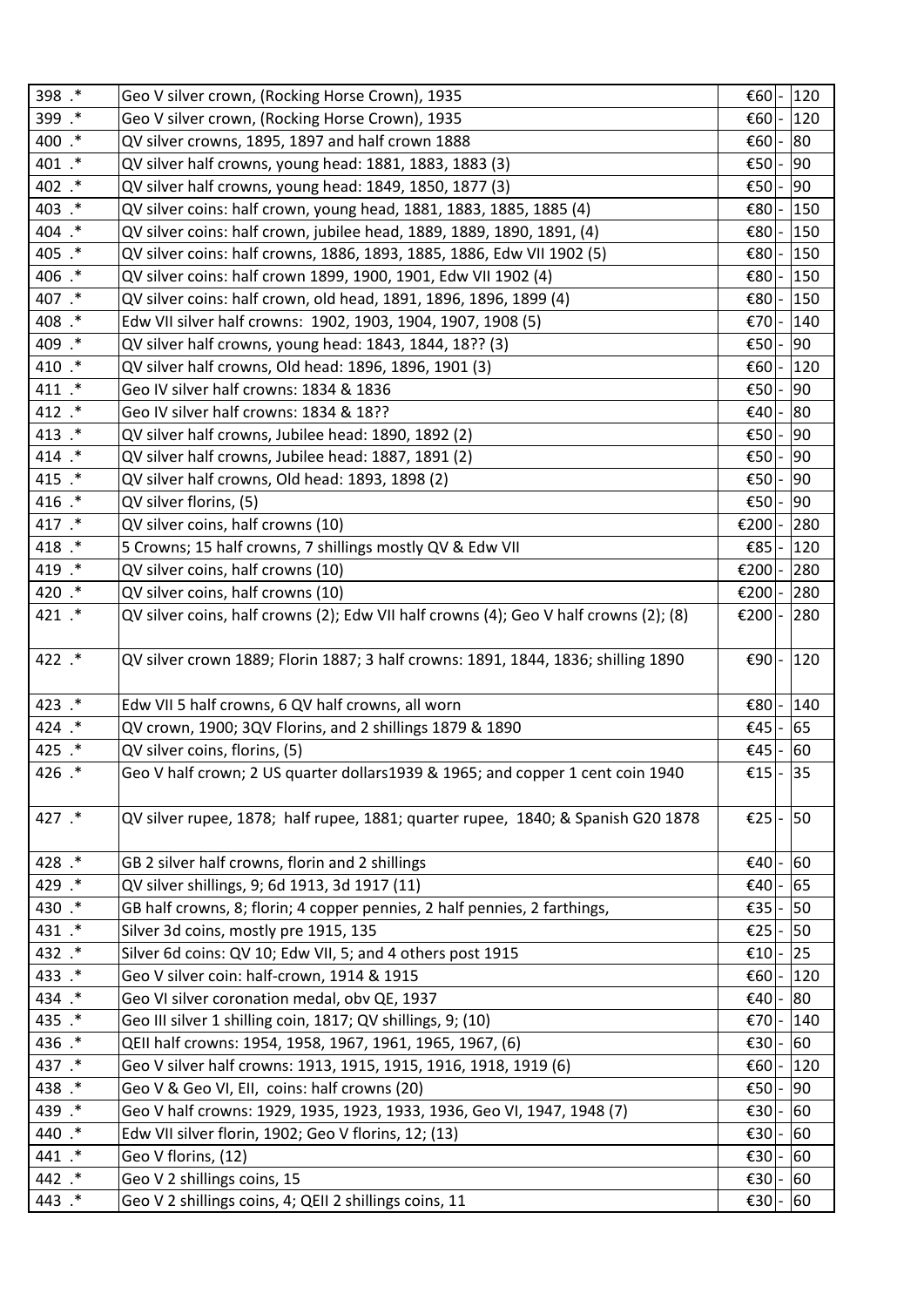| 444 .* | Geo V, Edw VII, Geo VI coins, shillings, various dates (19)                                                                      | €30           | 60             |
|--------|----------------------------------------------------------------------------------------------------------------------------------|---------------|----------------|
| 445 .* | Geo V, Geo VI, QEII, florins, 31                                                                                                 | €20           | 50             |
| 446 .* | Geo V, Geo VI, QEII shillings, 79                                                                                                | €40           | 60             |
| 447 .* | Geo VI & QEII shillings, various dates, 29                                                                                       | €30           | 60             |
| 448 .* | QV, Geo V, Geo VI, Ell 6d coins, 56                                                                                              | €20           | 50             |
| 449 .* | Geo V, Coins, 3d, 37                                                                                                             | €20           | 50             |
| 450 .* | Geo III copper coin, 2 pence, 1797                                                                                               | €30           | 60             |
| 451 .* | Geo III copper coin, 2 pence, 1797                                                                                               | €30           | 60             |
| 452 .* | Geo III copper coin, penny, 1797                                                                                                 | €30           | 60             |
| 453 .* | Sydney commemorative medal, 1820 (Iredale & Co)                                                                                  | €10           | 35             |
| 454 .* | George III Cartwheel penny                                                                                                       | €25           | 55             |
| 455.*  | Early 19th C. Cartwheel pennies, 3                                                                                               | €30           | 60             |
| 456 .* | QV model, 1d; QV half penny 1841; Geo V half penny 1929 (3)                                                                      | €10           | 35             |
| 457 .* | Geo IV copper coins, 1/3 farthings, 7; Geo V copper farthings, 9 (16)                                                            | €10           | 35             |
| 458.*  | Australia, Geo V silver shilling, 1916 and silver sixpence 1916; 3d 1910, 1911 (4)                                               | €20           | 50             |
| 459 .* | Italy, Umberto I silver coin, 1882; Napoleon III silver coin, 2 francs, 1867; Vittorio<br>Emanuele silver coin, 1 lire, 1867 (3) | €10           | 35             |
| 460 .* | QV silver 6d, 1885, 1840; silver 4d 1854, 1879; 3d 1879, 1899, 1909; 1/3 farthing                                                | €30           | 60             |
|        | 1909; and another (10)                                                                                                           |               |                |
| 461 .* | QV copper pennies, 29; and 12 half pennies (41)                                                                                  | €25           | 55             |
| 462 .* | QV & Edw VII copper pennies, 30                                                                                                  | €20           | 50             |
| 463.*  | Geo III copper penny, 1806, 18067, 1799, 1773, 1826; QV 1852, 1901, Edw VII 1904                                                 | €60           | 120            |
|        | (9)                                                                                                                              |               |                |
| 464.*  | QV, Geo V copper coins: pennies, half pennies (60)                                                                               | €30           | 60             |
| 465.*  | GB copper coins, farthings, 94                                                                                                   | €50           | 90             |
| 466.*  | GB copper farthings, 1827 (2) 1835, 1868, 1884, 1885 and others, (24)                                                            | €30           | 60             |
| 467.*  | GB coins: 72 pennies, from 1895; 25 brass 3d coins; 20 Gab coins                                                                 | €20           | 50             |
| 468.*  | Geo IV penny, 1826; Geo V silver 3d coins; silver 6d; 1/3 farthing 1902 & 1918; Edw                                              | €30 $\vert$ - | 60             |
|        | VII crown 1902 & 1910; half crown 1918                                                                                           |               |                |
| 469.*  | GB coins, post 1915                                                                                                              | €10 -         | 35             |
| 470 .* | GB assorted coins, post 1915                                                                                                     | €10           | 25             |
| 471 .* | GB coins proof set, 1967; 1976, 1978 (3)                                                                                         | €15           | 40             |
| 472 .* | GB coins proof set, 1967; Italy, 20 coins                                                                                        | €10           | 35             |
| 473 .* | GB coins proof sets: 1972 - 1977 (6)                                                                                             | €30           | 60             |
| 474 .* | 110 Mainly QV Copper coins 1d, 1/2d and farthings                                                                                | €O            | 0              |
| 475 .* | Edw VII, Geo V & QEII copper 1d coins (70)                                                                                       | €0            | 10             |
| 476 .* | GB Ed VII to QEII copper coins, (Approx 25x3d, 70 x1d, 150x1/2d)                                                                 | €0 -          | ١o             |
| 477 .* | GB QV to QEII silver and copper coins approx 55, and 4xGeoIII, IV & V coins                                                      | €0            | 0              |
| 478 .* | Italian, French and GB Coins (Early 19th to Mid 20th Cent), 15                                                                   | €0            | 0              |
| 479.*  | International coins, 45                                                                                                          | $\epsilon$ 0  | $\overline{0}$ |
| 480 .* | GB copper pennies and 3d coins                                                                                                   | €10           | 25             |
| 481 .* | GB post 1915 half crowns, florins, shillings, quantity                                                                           | €25           | 50             |
| 482 .* | Malta decimal used coins; Foreign travel coins, small collections                                                                | €12           | 25             |
| 483.*  | Qty of Foreign assorted coins, quantity                                                                                          | €20           | 45             |
| 484 .* | Malta 2Euro coins, different countries (38); and a 3Euro coin                                                                    | €80           | 120            |
| 485.*  | 2000 Old copper pennies and 300 half pennies                                                                                     | €45           | 70             |
| 486.*  | Ancient Greece (Egypt) Ptolemaic Kings Bronze Obols 305BC to 30AD, 40mm                                                          | €140          | 200            |
| 487 .* | Ancient Greece (Egypt) Ptolemaic Kings Bronze coin, cornucopia, 43mm                                                             | €40           | 80             |